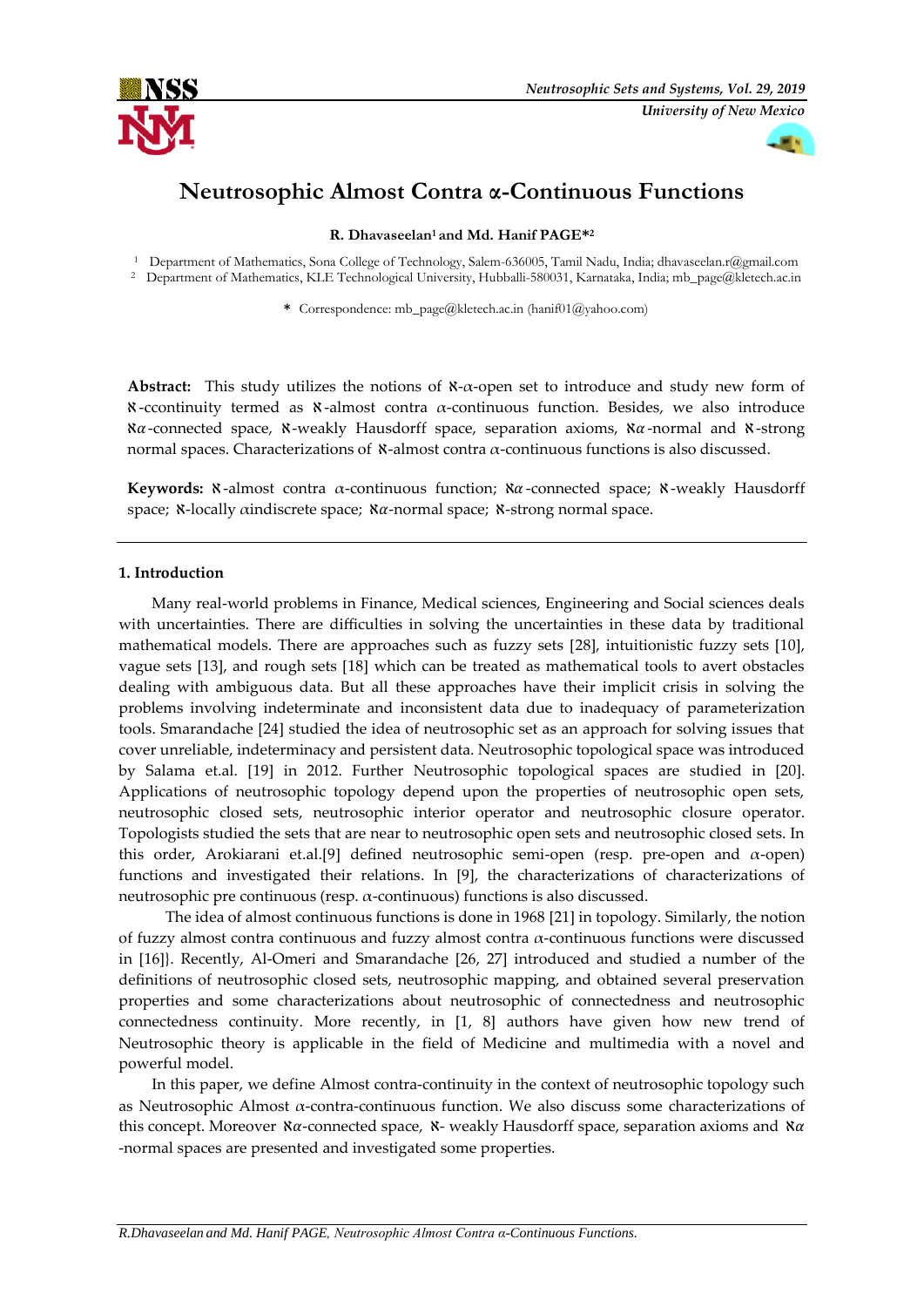## **2. Preliminaries**

**Definition: 2.1** [22, 23] Allow T,I,F as real standard or non standard members of  $]0^-, 1^+[$ , with  $sup_T = t_{sup}$ ,  $inf_T = t_{inf}$ ,  $sup_I = i_{sum}$ ,  $inf_I = i_{inf}$ 

 $sup_F = f_{sup}$ ,  $inf_F = f_{inf}$ 

$$
n - \sup = t_{\sup} + i_{\sup} + f_{\sup}
$$

 $n - inf = t_{inf} + i_{inf} + f_{inf}$ . T,I,F are neutrosophic components.

**Definition: 2.2** [22, 23] Let  $S_1$  be a non-empty fixed set. A definition set (in short  $N$ -set)  $\Lambda$  is an object such that  $\Lambda = \{ (x, \mu_{\Lambda}(x), \sigma_{\Lambda}(x), \gamma_{\Lambda}(x)) : x \in S_1 \}$  wherein  $\mu_{\Lambda}(x), \sigma_{\Lambda}(x)$  and  $\gamma_{\Lambda}(x)$  which represents the degree of membership function (viz  $\mu_{\Lambda}(x)$ ), the degree of indeterminacy (viz  $\sigma_{\Lambda}(x)$ ) as well as the degree of non-membership (viz  $\gamma_{\Lambda}(x)$ ) respectively of each element  $x \in S_1$  to the set  $\Lambda$ .

# **Remark: 2.3**[22, 23]

- *I.* An *N*-set  $\Lambda = \{ (x, \mu_{\Lambda}(x), \sigma_{\Lambda}(x), \Gamma_{\Lambda}(x) \colon x \in S_1 \}$ can be identified to an ordered triple  $\langle \mu \rangle_{A}, \sigma \rangle_{A}, \Gamma \rangle_{A}$  in  $]0^-, 1^+[$  on  $S_1$ .
- *II.* In this paper, we use the symbol  $\Lambda = \langle \mu_{\Lambda}, \sigma_{\Lambda}, \Gamma_{\Lambda} \rangle$  for the N-set  $\Lambda =$  $\{ (x, \mu_{A}(x), \sigma_{A}(x), \Gamma_{A}(x)) : x \in S_1 \}.$

**Definition: 2.4***[12]* Let  $S_1 \neq \emptyset$  and the *N*-sets  $\Lambda$  and  $\Gamma$  be defined as

$$
\Lambda = \{ (x, \mu_{\Lambda}(x), \sigma_{\Lambda}(x), \Gamma_{\Lambda}(x)) : x \in S_1 \}, \Gamma = \{ (x, \mu_{\Gamma}(x), \sigma_{\Gamma}(x), \Gamma_{\Gamma}(x)) : x \in S_1 \}.
$$
 Then

- *I.*  $\Lambda \subseteq \Gamma$  iff  $\mu_{\Lambda}(x) \leq \mu_{\Gamma}(x)$ ,  $\sigma_{\Lambda}(x) \leq \sigma_{\Gamma}(x)$  and  $\Gamma_{\Lambda}(x) \geq \Gamma_{\Gamma}(x)$  for all  $x \in S_1$ ;
- *II.*  $A = \Gamma$  *iff*  $A \subseteq \Gamma$  *and*  $\Gamma \subseteq A$ ;
- *III.*  $\bar{\Lambda} = \{ (x, \Gamma_{\Lambda}(x), \sigma_{\Lambda}(x), \mu_{\Lambda}(x)) : x \in S_1 \}$ ; [Complement of  $\Lambda$ ]
- *IV.*  $\Lambda \cap \Gamma = \{ (x, \mu_{\Lambda}(x) \land \mu_{\Gamma}(x), \sigma_{\Lambda}(x) \land \sigma_{\Gamma}(x), \Gamma_{\Lambda}(x) \lor \Gamma_{\Gamma}(x) \} : x \in S_1 \};$
- *V.*  $\Lambda \cup \Gamma = \{ (x, \mu_{\Lambda}(x) \vee \mu_{\Gamma}(x), \sigma_{\Lambda}(x) \vee \sigma_{\Gamma}(x), \Gamma_{\Lambda}(x) \wedge \gamma_{\Gamma}(x)) : x \in S_1 \};$
- *VI.*  $[M = \{(x, \mu_{A}(x), \sigma_{A}(x), 1 \mu_{A}(x)) : x \in S_1\};\)$
- *VII.*  $\langle A = \{ (x, 1 \Gamma_A(x), \sigma_A(x), \Gamma_A(x)) : x \in S_1 \}.$

**Definition: 2.5**[12] Let  $\{\Lambda_i : i \in J\}$  be an arbitrary family of  $N$ -sets in  $S_1$ . Thereupon

- *I.*  $\cap A_i = \{ (p, \land \mu_{A_i}(p), \land \sigma_{A_i}(p), \lor \Gamma_{A_i}(p)) : p \in S_1 \};$
- *II.*  $\cup A_i = \{ \langle p, \vee \mu_{A_i}(p), \vee \sigma_{A_i}(p), \wedge \Gamma_{A_i}(p) \rangle : p \in S_1 \}.$

The main theme is to construct the tools for developing NTS, so we establish the neutrosophic sets 0  $\pi$  along with 1  $\pi$  in X as follows:

**Definition: 2.6**[12]  $0_{\infty} = \{ (q, 0, 0, 1) : q \in X \}$  and  $1_{\infty} = \{ (q, 1, 1, 0) : q \in X \}.$ 

**Definition: 2.7[12]** A definition topology (in short,  $\mathbf{X}$ -topology) on  $S_1 \neq \emptyset$  is a family  $\xi_1$  of  $N$ -sets in  $S_1$  satisfying the laws given below:

- *I.* 0  $_{N}$ , 1  $_{N} \in \xi_{1}$ ,
- *II.*  $W_1 \cap W_2 \in T$  being  $W_1, W_2 \in \xi_1$ ,
- *III.*  $\cup W_i \in \xi_1$  for arbitrary family  $\{W_i | i \in \Lambda\} \subseteq \xi_1$ .

In this case the ordered pair  $(S_1, \xi_1)$  or simply  $S_1$  is termed as *NTS* and each *N*-set in  $\xi_1$ is named as neutrosophic open set (in short,  $\alpha$ -open set). The complement  $\overline{\Lambda}$  of an  $\alpha$ -open set  $\Lambda$  in  $S_1$  is known as neutrosophic closed set (briefly, $\aleph$ -closed set) in  $S_1.$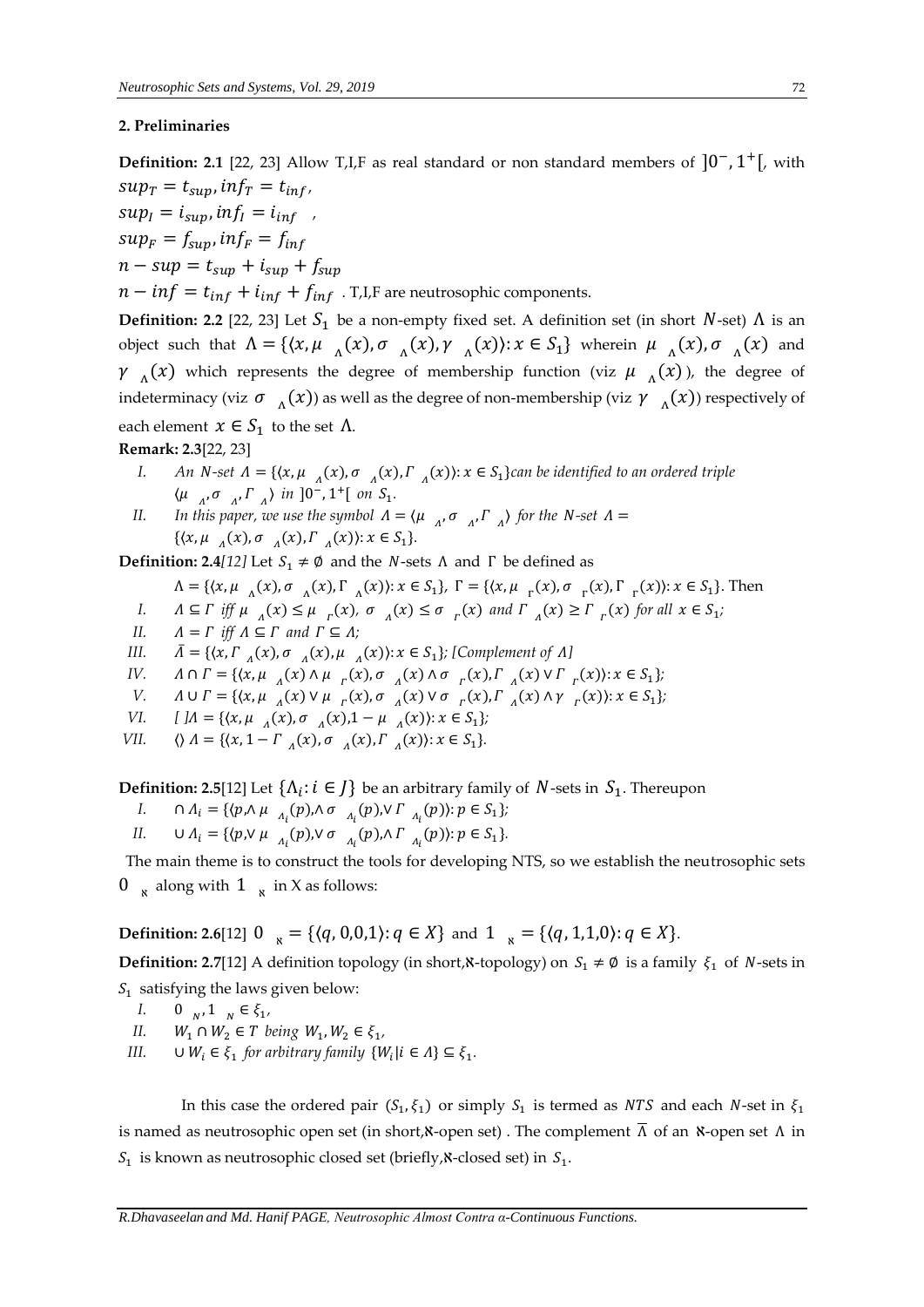**Definition: 2.8**[12] Let  $\Lambda$  be an  $\kappa$ -set in an  $NTSS_1$ . Thereupon

 $\aleph int(Λ) = ∪ {G|G}$  is an N-open set in  $S_1$  and  $G ⊆ Λ$ } is termed as neutrosophic interior (in brief ℵ-interior ) of Λ;

 $\aleph cl(\Lambda) = \bigcap \{ G | G$  is an  $\aleph$ -closed set in  $S_1$  and  $G \supseteq \Lambda \}$  is termed as neutrosophic closure (shortly  $\aleph c$ ) of Λ.

**Definition: 2.9**[12] Let *X* be a nonempty set. Whenever  $r, t, s$  be real standard or non standard subsets of ]0<sup>-</sup>, 1<sup>+</sup>[ then the neutrosophic set  $x_{r,t,s}$  is termed as neutrosophic point(in short NP) in X given by  $x_{r,t,s}(x_p) = \begin{pmatrix} (r,t,s), & \text{if } x = x_p \\ (0,0,1) & \text{if } x \neq r \end{pmatrix}$ (0,0,1), if  $x \neq x_p$  for  $x_p \in X$  is termed as the support of  $x_{r,t,s}$ , wherein r

indicates the degree of membership value,  $t$  indicates the degree of indeterminacy along with  $s$  as the degree of non-membership value of  $x_{r,t,s}$ .

**Definition: 2.10**[12] Allow  $(S_1, \xi_1)$  be a NTS. A neutrosophic set  $\Lambda$  in  $(S_1, \xi_1)$  is termed as g**N** closed set if  $Ncl(\Lambda) \subseteq \Gamma$  whenever  $\Lambda \subseteq \Gamma$  and  $\Gamma$  is a  $\Lambda$ -open set. The complement of a g $\Lambda$ -closed set is named as gx-open set.

**Definition: 2.11**[12] Let  $(X, T)$  be a NTS and  $\Lambda$  be a neutrosophic set in X. Subsequently, the neutrosophic generalized closure and neutrosophic generalized interior of Λ are defined by,

> $(i)NGcl(\Lambda)$  =  $\bigcap {G : G \text{ is a generalized neutrosophic closed}}$ set in  $S_1$  and  $\Lambda \subseteq G$ . (ii)NGint( $\Lambda$ ) =  $\cup$ {G: G is a generalized neutrosophic open set in  $S_1$  and  $\Lambda \supseteq G$ .

#### **3. Neutrosophic Almost Contra α-Continuous Functions.**

A new form of  $\alpha$ -continuity termed as  $\alpha$ -almost contra  $\alpha$ -continuity is discussed along with some of their properties.

**Definition 3.1** Let  $(S_1, \xi_1)$  and  $(S_2, \xi_2)$  be any two NTS . A function  $g: (S_1, \xi_1) \to (S_2, \xi_2)$  is named as  $\alpha$ -almost contra α-continuous if inverse image of each  $\alpha$ -regular open set in  $S_2$  is  $\alpha$ -closed set in  $S_1.$ 

Recall that, for a function  $f: S_1 \to S_2$ , the subset  $G_f = \{x, f(x): x \in S_1\} \subset S_1 \times S_2$  is said to be graph of f.

**Theorem 3.2** *Let*  $f: S_1 \to S_2$  *be a function along with*  $g: S_1 \to S_1 \times S_2$  *be the graph function defined by*  $g(x) = (x, f(x))$  being each  $x \in S_1$ . Whenever g is  $\aleph$ -almost contra  $\alpha$ -continuous function, thereupon f is ℵ*-almost contra -continuous function.* 

**Proof.** Let M be a  $\kappa$ -regular closed set in  $S_2$  accordingly  $S_1 \times M$  is a  $\kappa$ -regular closed set in  $S_1 \times S_2$ . In view of g is  $\aleph$ -almost contra  $\alpha$ -continuous, so that  $f^{-1}(M) = g^{-1}(S_1 \times M)$  is a  $\aleph \alpha$ -open in  $S_1$ . Thus f is  $\mathcal{R}$ -almost contra  $\alpha$ -continuous.

#### **Definition: 3.3**

*1. A nonempty family* **F** *of*  $\mathsf{X}$  −*open sets on* ( $S_1$ , $\xi_1$ ) *is known as*  $\mathsf{X}$  −*filter if I.*  $0_x \notin \mathbb{F}$ *II. If*  $A, B \in \mathbb{F}$  then  $A \cap B \in \mathbb{F}$ *III. If*  $A \in \mathbb{F}$  and  $A \subset B$  then  $B \in \mathbb{F}$ *2. A nonempty family*  $\mathbb B$  *of*  $\mathbb X$  − *open sets on*  $\mathbb F$  *is named as*  $\mathbb X$  − *filter base if I.*  $0_x \notin \mathbb{B}$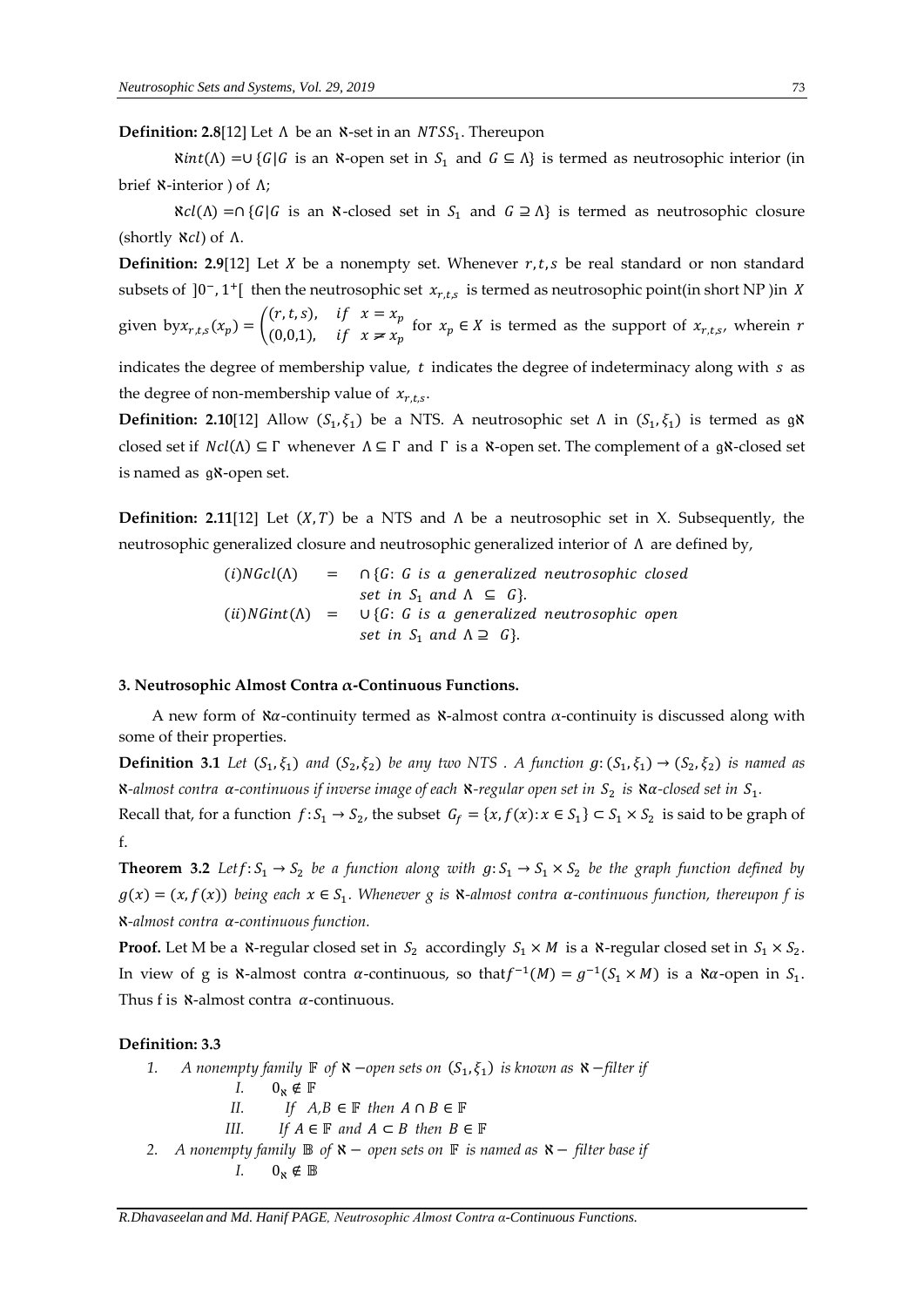- *II. If*  $B_1, B_2 \in \mathbb{B}$  then  $B_3 \subset B_1 \cap B_2$  for some  $B_3 \in \mathbb{B}$
- *3. A X*−*filter* **F** is known as *X*−*convergent to a X−point*  $x_{r,s,t}$  *of a NTS(S<sub>1</sub>, ξ<sub>1</sub>) if for each X−open set A* of  $(S_1, \xi_1)$  *containing* $x_{r,s,t}$ , there exists *a*  $\mathbf{X}$  −*set*  $B \in \mathbb{F}$  *so as*  $B \subseteq A$ *.*
- *4. A N*−*filter* **F** *is said to be Nα-convergent to a N*−*point*  $x_{r,s,t}$  *of a NTS*( $S_1$ , $\xi_1$ ) *if for each*  $\aleph \alpha$  −open set A of  $(S_1, \xi_1)$ containing $x_{r,s,t}$ , there exists a  $\aleph$  − setB ∈  $\mathbb F$  thereby B ⊆ A.
- *5. A* **×**−*filter* **F** *is said to be × <i>rc-convergent to a* **×**−*point*  $x_{r,s,t}$  *of a* NTS(S<sub>1</sub>, ξ<sub>1</sub>) *if for each* **×** *regular closed set A of*  $(S_1, \xi_1)$  *containing*  $x_{r,s,t}$ , *there exists a*  $\mathcal{X}$  −*set*  $B \in \mathbb{F}$  *so as*  $B \subseteq A$ *.*

**Proposition 3.4** *If a function µ*:  $S_1$  →  $S_2$  *is N-almost contra α-continuous function and each N-filter base F* in S<sub>1</sub> is Nα-converging to  $x_{r,s,t}$ , the N −filter base  $\mu$ (**F**) is Nrc-convergent to  $\mu$ ( $x_{r,s,t}$ ).

**Proof.** Let  $x_{r,s,t} \in S_1$  and  $\mathbb F$  be any  $\aleph$ -filter base in  $S_1$  is  $\aleph \alpha$ -converging to  $x_{r,s,t}$ . As  $\mu$  is  $\aleph$ -almost contra  $\alpha$ -continuous, subsequently for any  $\aleph$  regular closed R in  $S_2$  including  $\mu(x_{r,s,t})$ , there exists  $\aleph \alpha$ -open W in  $S_1$  involving  $x_{r,s,t}$  so as  $\mu(W) \subset R$ . As  $\mathbb F$  is  $\aleph \alpha$ -convergent to  $x_{r,s,t}$ , there occurs  $A \in$ F thereby  $A \subset W$ . This means that  $\mu(A) \subset R$  and consequently the  $\aleph$ -filter base  $\mu(F)$  is Nrc-convergent to  $\mu(x_{r,s,t})$ .

#### **Definition: 3.5**

- 1. A space  $S_1$  is termed as  $\aleph \alpha$ -connected if  $S_1$  can't be expressed as union of two disjoint non-empty ℵ*-open sets.*
- 2. A space S<sub>1</sub> is named as **N**-connected if S<sub>1</sub> cannot be written as union of two disjoint non-empty ℵ*-open sets.*

**Theorem 3.6** If  $f: S_1 \to S_2$  is a  $\aleph$ -almost contra  $\alpha$ -continuous surjection along with  $S_1$  is  $\aleph \alpha$ -connected *space, then*<sup>2</sup> *is* ℵ*-connected.* 

**Proof.** Let  $f: S_1 \to S_2$  be a  $\aleph$ -almost contra  $\alpha$ -continuous surjection with  $S_1$  is  $\aleph \alpha$ -connected space. Assuming  $S_2$  is a not  $\aleph$ -connected space. Accordingly, there existdisjoint $\aleph$ -open sets W and Rsuch that  $S_2 = W \cup R$ . Then, W and R are  $\aleph$ -clopen in  $S_2$ . As f is  $\aleph$ -almost contra  $\alpha$ -continuous,  $f^{-1}(W)$ and $f^{-1}(R)$  are  $\aleph \alpha$ -open sets in  $S_1$ . In addition  $f^{-1}(W)$ and $f^{-1}(R)$  are disjoint non-empty and  $S_1 = f^{-1}(W) \cup f^{-1}(R)$ . It is contradiction to the fact that  $S_1$  is  $\aleph \alpha$ -connected space. Hence,  $S_2$  is ℵ-connected.

**Definition 3.6** *A space*  $S_1$  *is named as*  $\mathbf{\hat{x}}$ -locally  $\alpha$ -indiscrete if every  $\alpha$ -open set is  $\alpha$ -closed in  $S_1$ .

**Definition 3.7** *A function*  $g: S_1 \to S_2$  *is termed as N-almost continuous if*  $g^{-1}(V)$  *is N-open in*  $S_1$  *for each* ℵ*-regular open set in* <sup>2</sup> *.* 

**Definition 3.8** *A function*  $f: S_1 \to S_2$  *is known as*  $\aleph$ -*almost*  $\alpha$ -continuous if  $f^{-1}(V)$  *is*  $\aleph \alpha$ -open in  $S_1$  for *each* ℵ*-regular open set in* <sup>2</sup> *.* 

**Theorem 3.9** If a function  $\eta: S_1 \to S_2$  is  $\kappa$ -almost contra  $\alpha$ -continuous function and  $S_1$  is  $\kappa$ -locally *-indiscrete space, then is* ℵ*-almost continuous function.* 

**Proof.**LetW be a  $\kappa$ -regular closed set in  $S_2$ . Since  $\eta$  is  $\kappa$ -almost contra  $\alpha$ -continuous function,  $\eta^{-1}(W)$  is  $\alpha$ -open set in  $S_1$  and  $S_1$  is  $\alpha$ -locally  $\alpha$ -indiscrete space, which implies  $\eta^{-1}(W)$  is a  $\mathcal{R}$ -closed set in  $S_1$ . Hence, $\eta$  is  $\mathcal{R}$ -almost continuous function.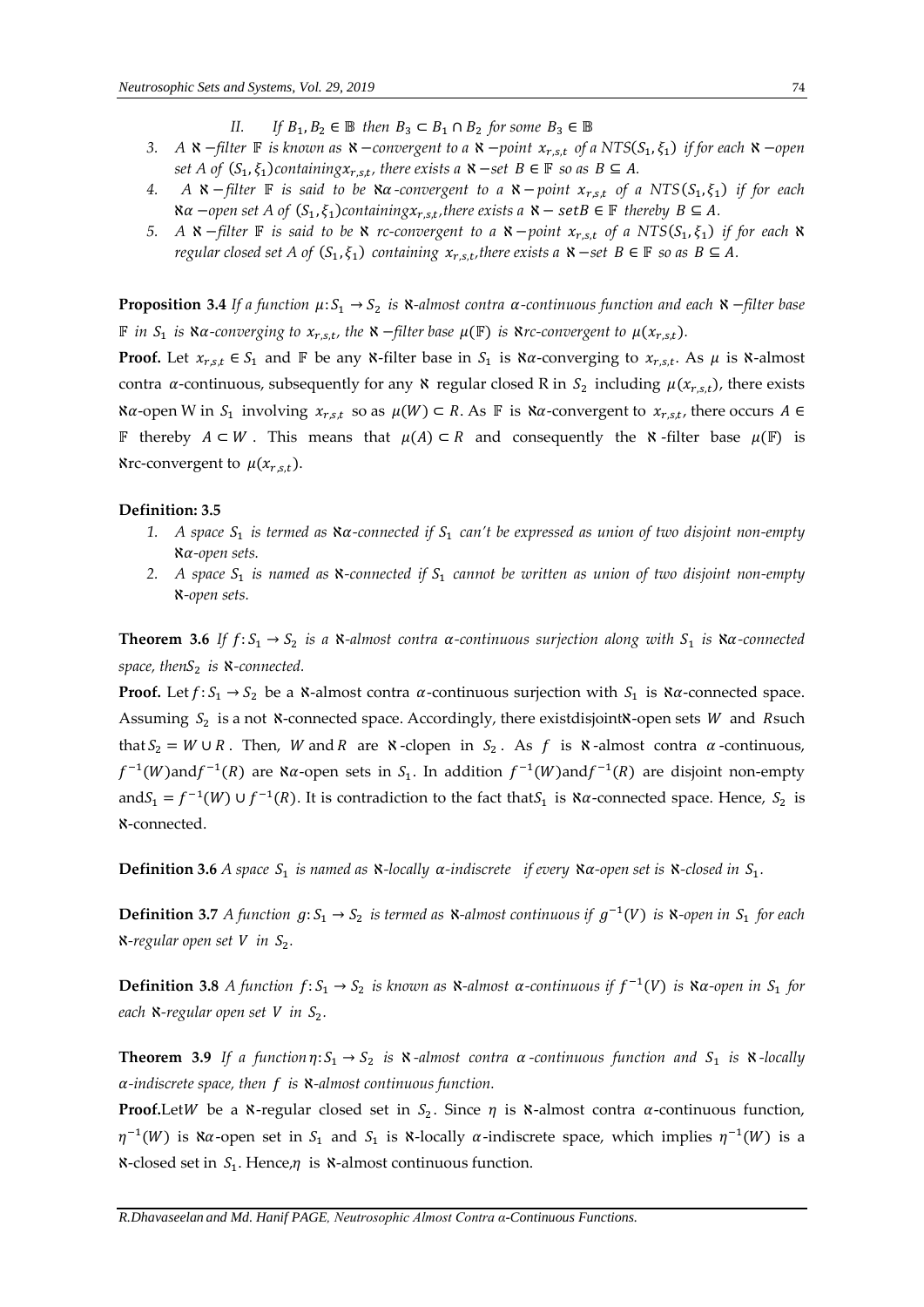**Definition 3.10** A space  $S_1$  named as  $\aleph$ -weakly Hausdorff if each element of  $S_1$  is an intersection of ℵ*-regular closed sets.* 

**Definition 3.11** *A space*  $S_1$  *is named as* 

- 1.  $\alpha$ -T<sub>0</sub> if for each pair of distinct  $\alpha$ -points  $x_{r,s,t}$  and  $y_{r,s,t}$  in  $S_1$ , there exists  $\alpha$ -open set U such *that*  $x_{r,s,t} \in U$ ,  $y_{r,s,t} \notin U$  or  $x_{r,s,t} \notin U$ ,  $y_{r,s,t} \in U$ .
- 2. *Na-T***<sub>1</sub>** if for each pair of distinct **X**-points  $x_{r,s,t}$  and  $y_{r,s,t}$  in  $S_1$ , there exist **Na**-open sets U and V *containing*  $x_{r,s,t}$  and  $y_{r,s,t}$  respectively, so as  $y_{r,s,t} \notin U$  and  $x_{r,s,t} \notin V$ .
- 3.  $\alpha$ -T<sub>2</sub> if for each pair of distinct  $\alpha$ -points  $x_{r,s,t}$  and  $y_{r,s,t}$  in  $S_1$ , there exists $\alpha$ -open set U *containing*  $x_{r,s,t}$  *and*  $\aleph \alpha$ -open set *V* containing  $y_{r,s,t}$  so as  $U \cap V = 0_N$ .
- *4. A space* <sup>1</sup> *is termed as* ℵ*-normal if each pair of non-empty disjoint* ℵ*-closed sets can be separated by disjoint* ℵ*-open sets.*
- 5. A space  $S_1$  is termed as <code>x-strongly-normal</code> ifr each pair of disjoint non-empty <code>x-closed</code> sets <code>U</code> and <code>V</code> *there exists disjoint*  $\aleph$ -open sets W and R such that  $U \subset W$ ,  $V \subset R$  and  $\aleph cl(W) \cup \aleph cl(R) = 0_{\aleph}$ .
- *6. A space* <sup>1</sup> *is called a* ℵ*-ultra normal if each pair of non-empty disjoint* ℵ*-closed sets can be separated by disjoint* ℵ*-clopen sets.*

**Theorem 3.12** If  $f: S_1 \to S_2$  is an  $\aleph$ -almost contra  $\alpha$ -continuous injection and  $S_2$  is  $\aleph$ -weakly Hausdorff space, then  $S_1$  is  $\alpha$ - $T_1$ .

**Proof.** Let  $S_2$  be a  $\aleph$ -weakly Hausdorff space. For any distinct  $\aleph$  points  $x_{r,s,t}$  and  $y_{r,s,t}$  in  $S_1$ , there exist V and W,  $\aleph$ -regular closed sets in  $S_2$  such that  $f(x_{r,s,t}) \in V$ ,  $f(y_{r,s,t}) \notin V$ ,  $f(y_{r,s,t}) \in W$  and  $f(x_{r,s,t}) \notin W$ . As f is  $\aleph$ -almost contra  $\alpha$ -continuous,  $f^{-1}(V)$  and  $f^{-1}(W)$  are  $\aleph \alpha$ -open subsets of  $S_1$ such that  $x_{r,s,t} \in f^{-1}(V)$ ,  $y_{r,s,t} \notin f^{-1}(V)$ ,  $y_{r,s,t} \in f^{-1}(W)$  and  $x_{r,s,t} \notin f^{-1}(W)$ . Hence,  $S_1$  is  $\aleph \alpha$ - $T_1$ .

**Theorem 3.13** If  $h: S_1 \to S_2$  is a  $\aleph$ -almost contra  $\alpha$ -continuous injective mapping from space  $S_1$  into a  $\kappa$ -Ultra Hausdroff space  $S_2$ , thern $S_1$  is  $\kappa \alpha$ -T<sub>2</sub>.

**Proof.** Let  $x_{r,s,t}$  and  $y_{r,s,t}$  be any two distinct **X** elements in  $S_1$ . As f is an injective  $h(x_{r,s,t}) \neq$  $h(y_{r,s,t})$  and  $S_2$  is  $\aleph$ -Ultra Hausdroff space, there exist disjoint  $\aleph$ -clopen sets U and V of  $S_2$  containing  $h(x_{r,s,t})$  and  $h(y_{r,s,t})$  respectively. Subsequently,  $x_{r,s,t} \in h^{-1}(U)$  and  $y_{r,s,t} \in h^{-1}(V)$ , wherein  $h^{-1}(U)$  and  $h^{-1}(V)$  are disjoint  $\aleph \alpha$ -open sets in  $S_1$ . Then,  $S_1$  is  $\aleph \alpha$ - $T_2$ .

**Proposition 3.14** If  $S_2$  is  $\aleph$  strongly-normal and  $\mu$ :  $S_1 \rightarrow S_2$  is a  $\aleph$  almost contra- $\alpha$ -continuous closed *injection, thenS*<sub>1</sub> *is* **×**α-normal.

**Proof.** Suppose J and Kare disjoint **x**-closed members of  $S_1$ . Let  $\mu$  is **x**-closed and injective  $f(J)$ and  $f(K)$  are disjoint  $\aleph$ -closed sets in  $S_2$ . As  $S_2$  is  $\aleph$  strongly-normal, there exist  $\aleph$ -open sets W and *R* in *Y* so that  $\mu(J) \subset W$  and  $\mu(K) \subset R$  and  $\aleph cl(W) \cap \aleph cl(R) = 0_\aleph$ . Then, since  $\aleph cl(W)$  and  $\aleph{cl}(V)$  are  $\aleph$  regular closed, and  $\mu$  is an  $\aleph$  almost contra  $\alpha$  -continuous,  $\mu^{-1}(\text{N}cl(W))$  and  $\mu^{-1}(\text{N}cl(R))$  are  $\text{N}\alpha$  -open sets in S<sub>1</sub>. This implies  $J \subseteq \mu^{-1}(\text{N}cl(W))$ , K ⊆  $\mu^{-1}(\aleph cl(R))$  and  $\mu^{-1}(\aleph cl(W))$  and  $\mu^{-1}(\aleph cl(R))$  are disjoint,so  $S_1$  is  $\aleph \alpha$ -normal.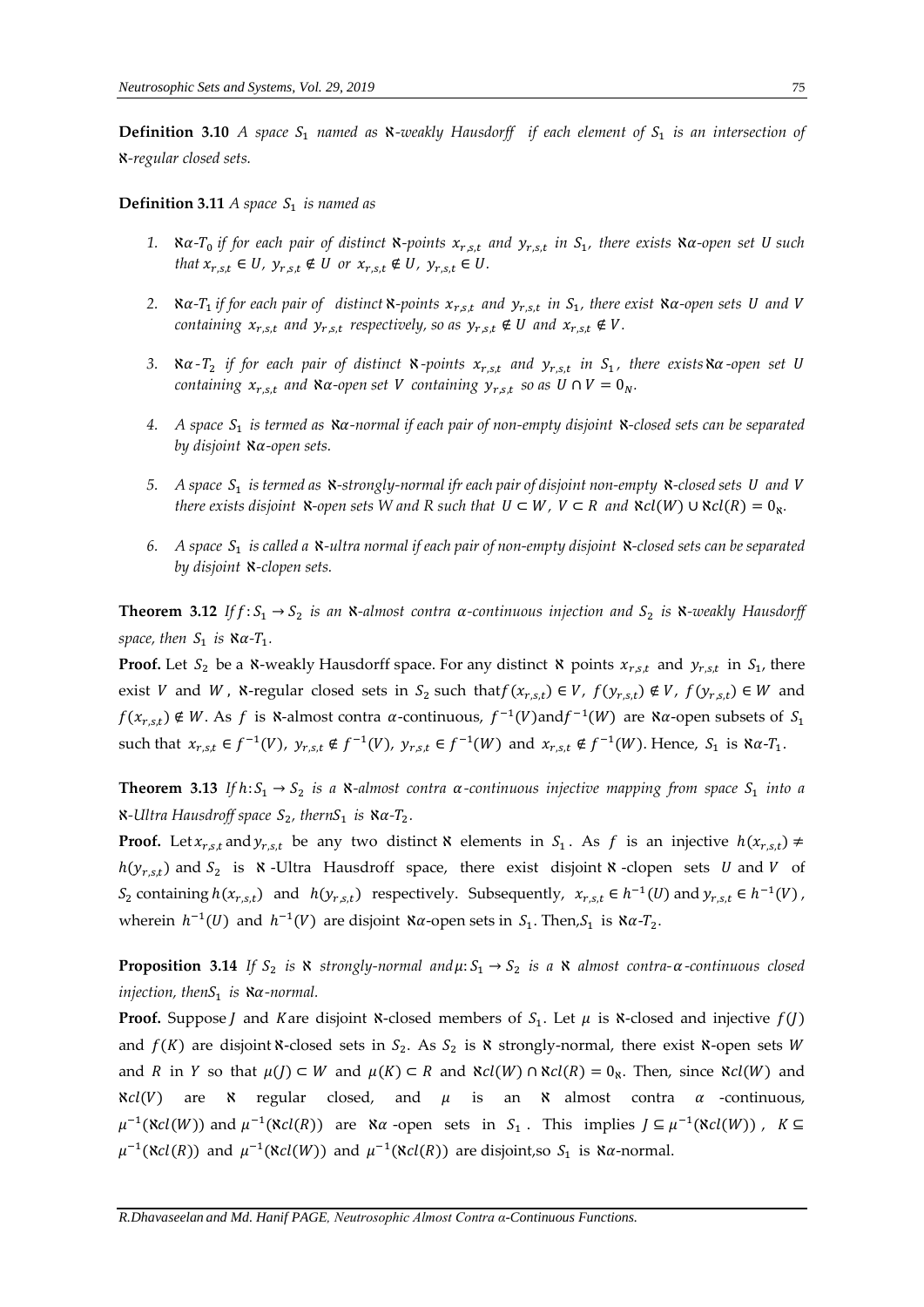**Theorem 3.15** If  $f: S_1 \to S_2$  is a  $\kappa$ -almost contra  $\alpha$ -continuous,  $\kappa$ -closed injection along with  $S_2$  is  $\kappa$ -ultra normal, then  $S_1$  is  $\kappa \alpha$ -normal.

**Proof.** Let P and Q be disjoint  $\aleph$ -closed sets of  $S_1$ . As f is  $\aleph$ -closed as well as injective,  $f(P)$ along with  $f(Q)$  are disjoint **x**-closed sets in  $S_2$ . Since  $S_2$  is **x**-ultra normal, there exist disjoint **N**-clopen sets *U* and *V* in *S*<sub>2</sub>such that  $f(P) \subset U$  and  $f(Q) \subset V$ . This implies  $P \subset f^{-1}(U)$  with  $Q \subset$  $f^{-1}(V)$ . As f is a  $\aleph$ -almost contra  $\alpha$ -continuous injection,  $f^{-1}(U)$  and  $f^{-1}(V)$  are disjoint  $\alpha$ -open sets in  $S_1$ . Therefore,  $S_1$  is  $\alpha$ -normal.

**Definition 3.16** *A* function  $f: S_1 \to S_2$  is called  $\aleph$ -weakly almost contra  $\alpha$  continuous if for each  $\aleph$ -point  $x_{r,s,t}$  in  $S_1$  and each  $\aleph$  regular closed set V of  $S_2$ containing $f(x_{r,s,t})$ , there exists a  $\aleph a$ -open set U in  $S_1$ , *such that*  $\aleph cl(f(U)) \subseteq V$ .

**Definition 3.17** *A* function  $f: S_1 \to S_2$  is termed as  $\aleph(\alpha, S)$ -open if the image of each  $\aleph$ -open set is  $\aleph$ -semi *open.* 

**Theorem 3.18** If  $f: S_1 \to S_2$  is a  $\aleph$ -weakly almost contra  $\alpha$ -continuous and  $\aleph(\alpha, S)$ -open then, f is ℵ*-almost contra continuous.* 

**Proof.** Let  $x_{r,s,t}$  be a  $\aleph$  point in  $S_1$  and V be a  $\aleph$ -regular closed set containing  $f(x_{r,s,t})$ . Since f is  $\aleph$ -weakly almost contra  $\alpha$  continuous, there exist a  $\aleph \alpha$ -open set U in  $S_1$  containing  $x_{r,s,t}$  so as  $\aleph{cl}(f(U)) \subseteq V$ . Since f is a  $\aleph{(\alpha, S)}$ -open,  $f(U)$  is a  $\aleph$ -semi open set in  $S_2$  and  $f(U) \subseteq V$ .  $\aleph{cl}(\aleph{int}(f(U))) \subseteq V$ . This shows f is  $\aleph$  almost contra  $\alpha$  continuous.

#### **4. Conclusions**

 In this paper, we have introduced and studied the concepts like, Neutrosophic Almost  $α$ -contra-continuous function,  $α$ -connected space,  $α$ -weakly Hausdorff space, separation axioms and  $\alpha$ -normal spaces and investigated some properties. Some preservation theorems are also discussed. It will be necessary to carry out more theoretical research to establish a general framework for decision-making and to define patterns for complex network conceiving and practical application.

**Funding:** This research received no external funding.

**Acknowledgments:** The authors are highly grateful to the Referees for their constructive suggestions.

**Conflicts of Interest:** The authors declare no conflict of interest.

### **References**

- 1. Abdel-Basset, M., El-hoseny, M., Gamal, A., & Smarandache, F. (2019). A Novel Model for Evaluation Hospital Medical Care Systems Based on Plithogenic Sets. Artificial Intelligence in Medicine, 101710.
- 2. Abdel-Basset, M., Manogaran, G., Gamal, A., & Chang, V. (2019). A Novel Intelligent Medical Decision Support Model Based on Soft Computing and IoT. IEEE Internet of Things Journal.
- 3. Abdel-Basset, M., Mohamed, R., Zaied, A. E. N. H., & Smarandache, F. (2019). A hybrid Plithogenic decision-making approach with quality function deployment for selecting supply chain sustainability metrics. Symmetry, 11(7), 903.
- 4. Abdel-Basset, M., & Mohamed, M. (2019). A novel and powerful framework based on neutrosophic sets to aid patients with cancer. Future Generation Computer Systems, 98, 144-153.